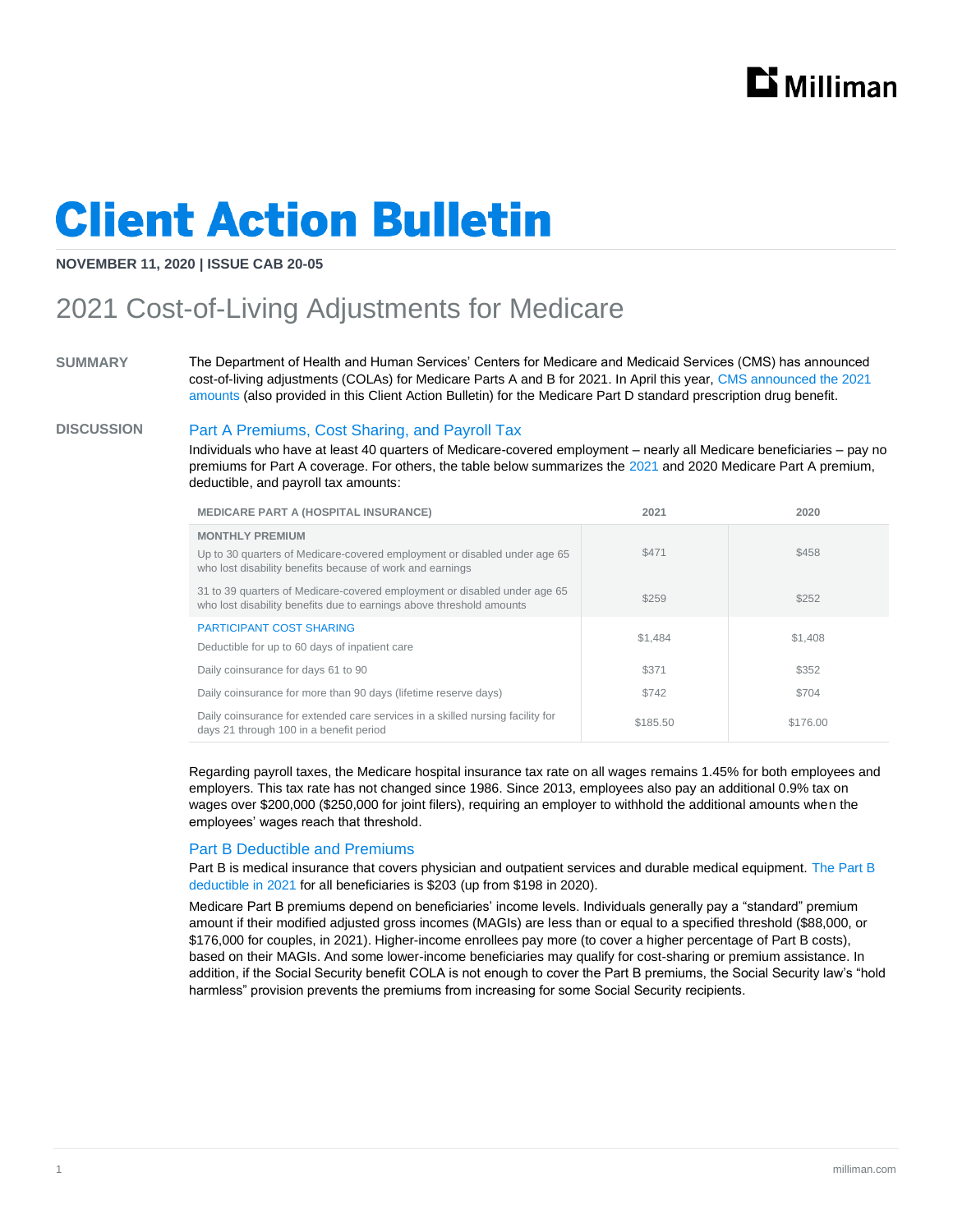The MAGI generally is based on an individual's tax return from two years earlier (e.g., the 2021 premium is based on 2019 income). The income thresholds and/or the percentage of program costs borne by beneficiaries have been modified by statutes, most recently by a 2019 law. The following chart shows the 2021 Medicare Part B monthly premiums based on 2019 income tax filings:

| <b>INDIVIDUAL INCOME IN 2019</b> | <b>JOINT INCOME IN 2019</b> | <b>2021 PART B PREMIUM</b> |
|----------------------------------|-----------------------------|----------------------------|
| \$88,000 or less                 | \$176,000 or less           | \$148.50                   |
| \$88,001 - \$111,000             | \$176,001 - \$222,000       | \$207.90                   |
| \$111,001 - \$138,000            | \$222,001 - \$276,000       | \$297.00                   |
| \$138,001 - \$165,000            | \$276,001 - \$330,000       | \$386.10                   |
| \$165,001 - \$499,999            | \$333,001 - \$749,999       | \$475.20                   |
| \$500,000 and higher             | \$750,000 and higher        | \$504.90                   |

#### Part D Standard Benefit

#### Th[e 2021](https://www.cms.gov/files/document/2021-announcement.pdf) and 2020 standard Part D drug benefits are:

| <b>PART D STANDARD BENEFIT</b>                                           | 2021                                                       | 2020                                                       |
|--------------------------------------------------------------------------|------------------------------------------------------------|------------------------------------------------------------|
| Maximum Deductible                                                       | \$445                                                      | \$435                                                      |
| Initial Coverage Limit                                                   | 25% after deductible, up to a<br>coverage limit of \$4,130 | 25% after deductible, up to a<br>coverage limit of \$4,020 |
| Coverage Gap Amount ("Donut Hole") <sup>1</sup>                          | Between \$4,130 and<br>\$9,313.75                          | Between \$4,020 and<br>\$9,038.75                          |
| Maximum Out-of-Pocket Threshold                                          | \$6,550                                                    | \$6,350                                                    |
| Minimum Copay in Catastrophic Coverage Portion of Benefit <sup>2</sup>   |                                                            |                                                            |
| Generic/Preferred Multisource Drugs                                      | \$3.70                                                     | \$3.60                                                     |
| Other Drugs                                                              | \$9.20                                                     | \$8.95                                                     |
| Retiree Drug Subsidy Amounts                                             |                                                            |                                                            |
| Cost Threshold                                                           | \$445                                                      | \$435                                                      |
| Cost Limit                                                               | \$9,200                                                    | \$8,950                                                    |
| National Monthly Average Premium (Base beneficiary premium) <sup>3</sup> | \$33.06                                                    | \$32.74                                                    |

<sup>1</sup> An Affordable Care Act provision closes the gap by 2021 by providing decreasing participant coinsurance (from 100% to 25%) and discounts in covered drugs in the gap.

<sup>2</sup> A beneficiary pays the greater of 5% or the minimum copay when the catastrophic coverage limit is reached (after the gap amount).

<sup>3</sup> Actual Part D premiums paid by individual beneficiaries equal the base beneficiary premium adjusted by a number of factors and thus vary from one Part D plan to another.